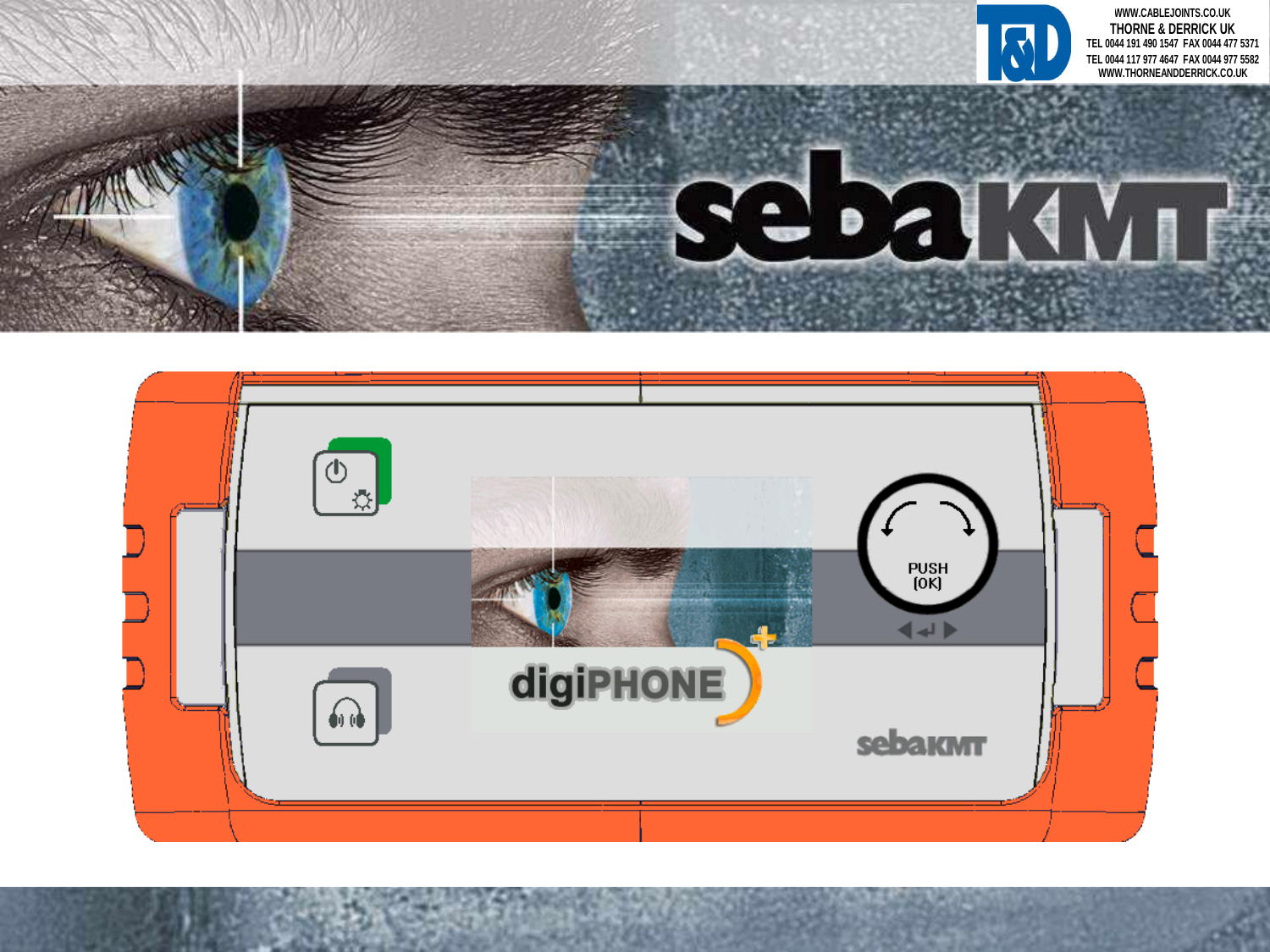

## **sebakMT**

# Silence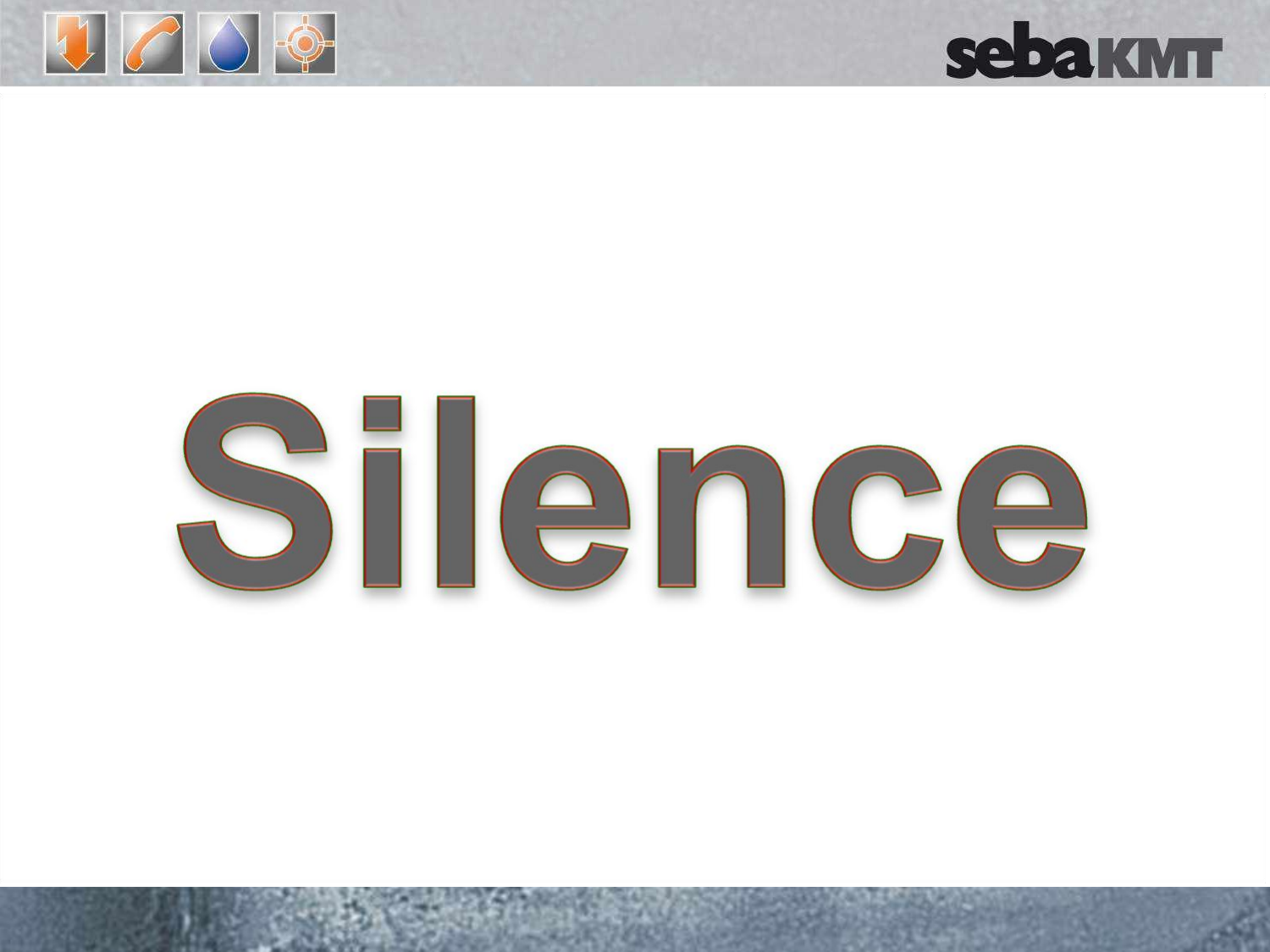



#### **Silence**

Careful handling, night work and filtering was yesterday

Today we have a new definition of silence The innovation in fault pinpointing Several new, innovative methods of the **digiPHONE<sup>+</sup>** will ensure the silence



The technology that lets you hear the fault  $-$  only the fault! No traffic! No high heels! No talking! No noise!

**You hear only what you want to hear,** 

• **- "THE" Fault! Nothing else! Your ears will like it!**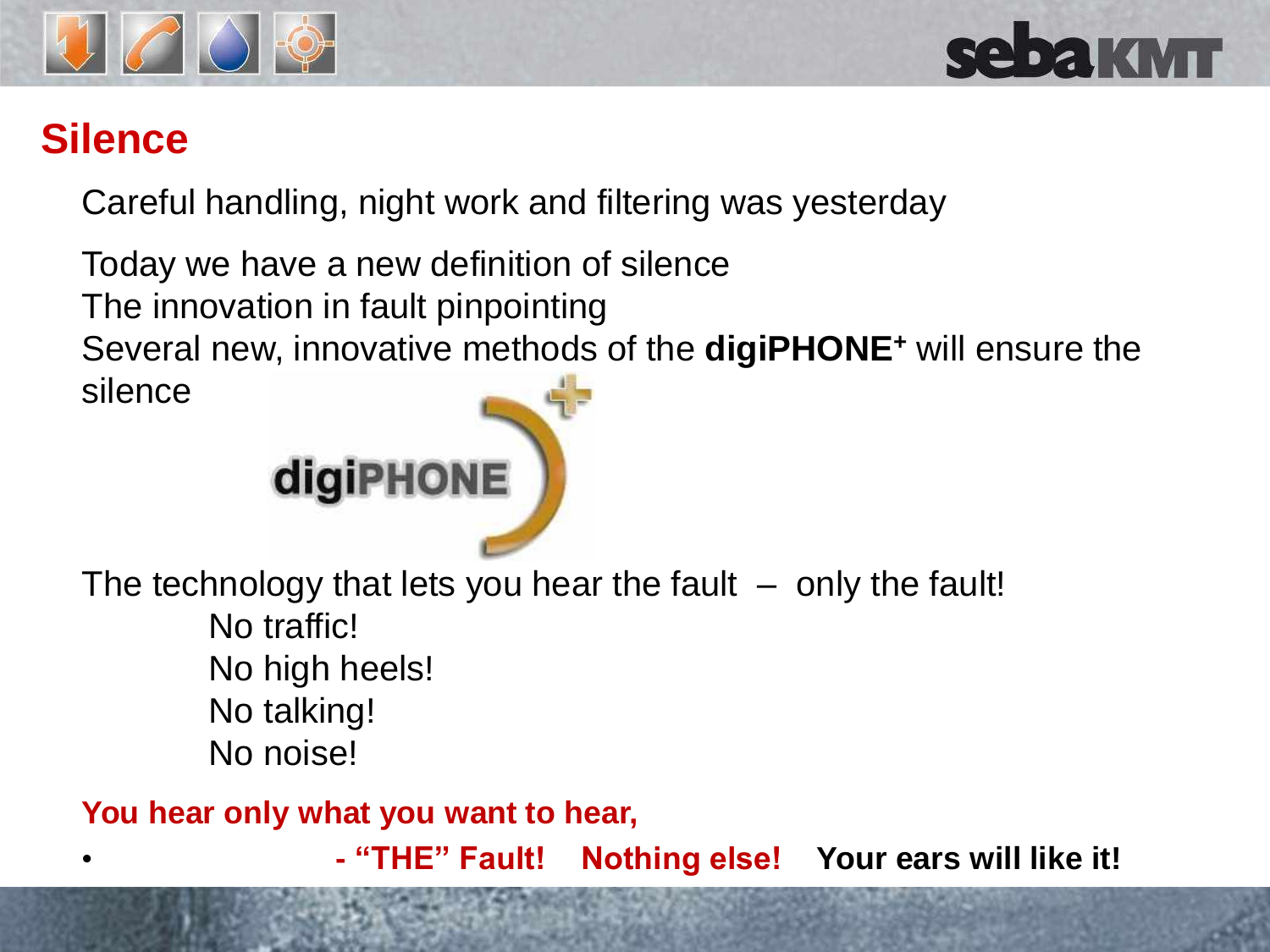

#### **Features**

- Highest acoustic quality and external noise immunity
- Automatic Volume Mute with "Bang protection"
- Bright, sun capable display
- Easiest Operation
- Ergonomical, adjustable telescopic handle
- Distance measurement in Milli seconds or meters
- Selectable volume limitation to 84 dB(A)
- Easy tracing with left right indication
- Fault direction indication
- Automatic adjustment for magnetic and acoustic channel
- Weather proof IP65 Sensor, better IP54 receiver
- High ground stability of the sensor up to 45 $^{\circ}$
- And…New, high performance connectors!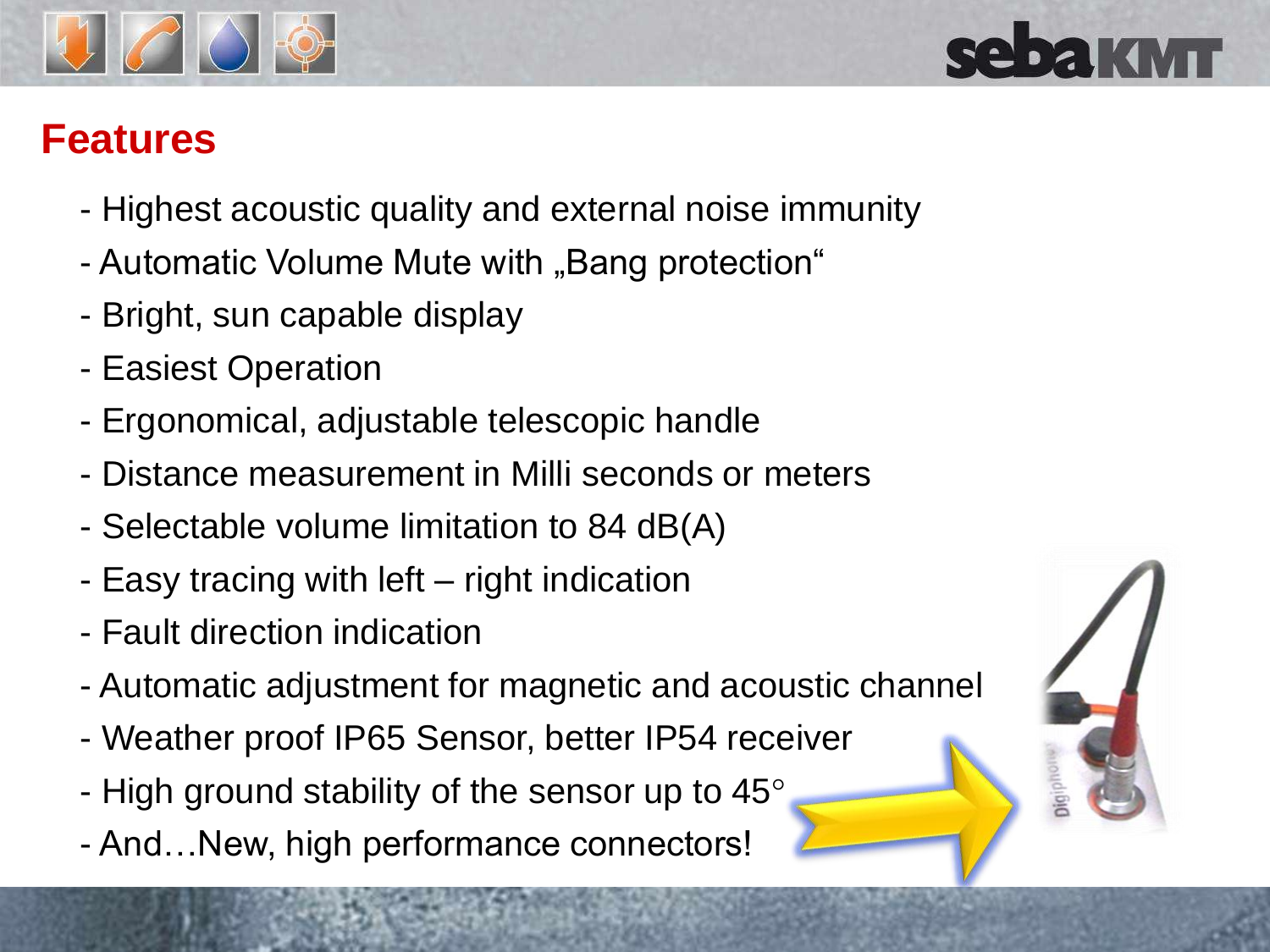



#### **Operation**

Like most new Sebakmt systems, the new **digiPHONE<sup>+</sup>** is operated by the in the centrix approved jogdial philosopy.

The required possible adjustments are limited to the minimum and need in most cases only once to be adjusted.

But even, if the adjustments need to be changed more frequently, the very Straight forward menue stucture supports an easy navigation



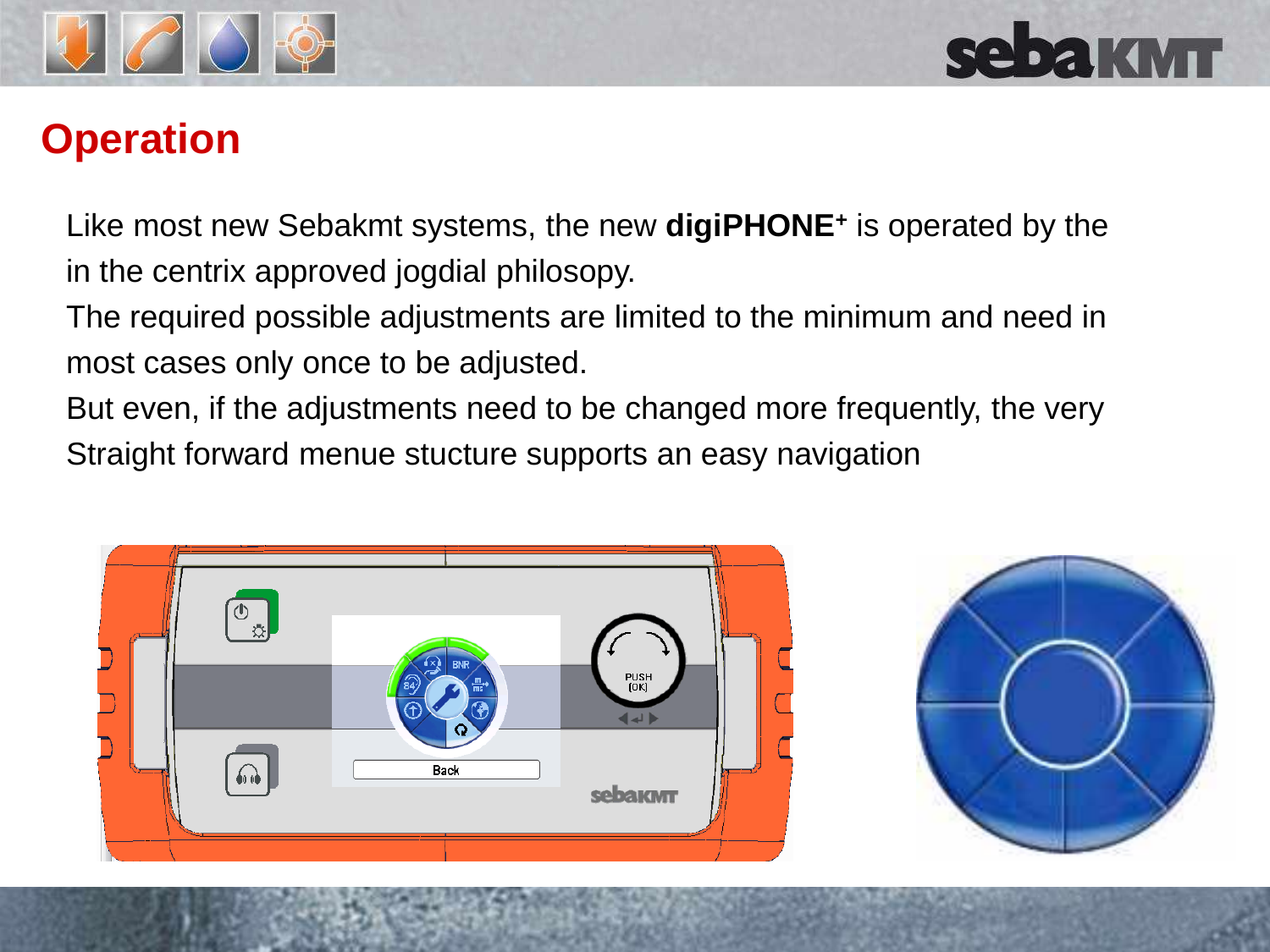

## **sebakwr**

#### **Noise and Ear protection**

The **digiPHONE<sup>+</sup>** is a pinpointing device, which is generally based on the detection and evaluation of the noises, that result for the flashover at the fault position.

Resulting several new technologies for sound resp. for the reduction of of sound or noise were used.

BNR – Background Noise Reduction

APM – Auto Proximity Mute

A noise reducing construction of the microphone housing

Adjustable filters

84 dB limiter (according to noise and vibration protection laws)

A completely new, soft suspended sound pickup

An easy detachable handle

Explanations will follow!

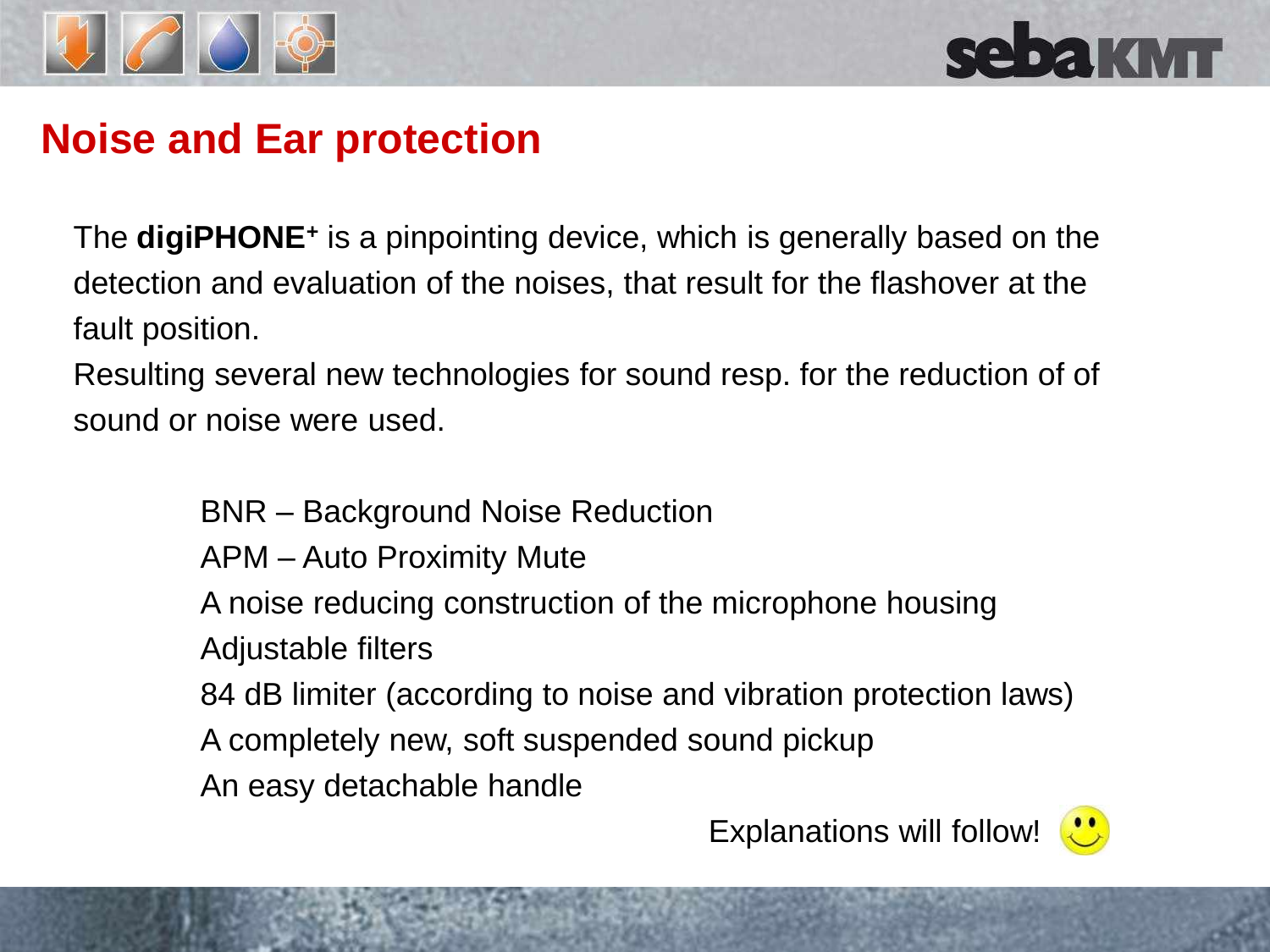



#### **Noise reduction**

With the new **digiPHONE**<sup>+</sup>, a new noise reduction technology, the BNR (Background Noise Reduction) was developed This technology reduces by a specific averageing process the flashover noise to its primary contents.

Disturbing noises disappear and leave an astonishingly clear sound.

The housing itself reduces the body sound significantly by a combination of different composite materials and a free suspension of the microphone

It at all, the noise will come through only very weak

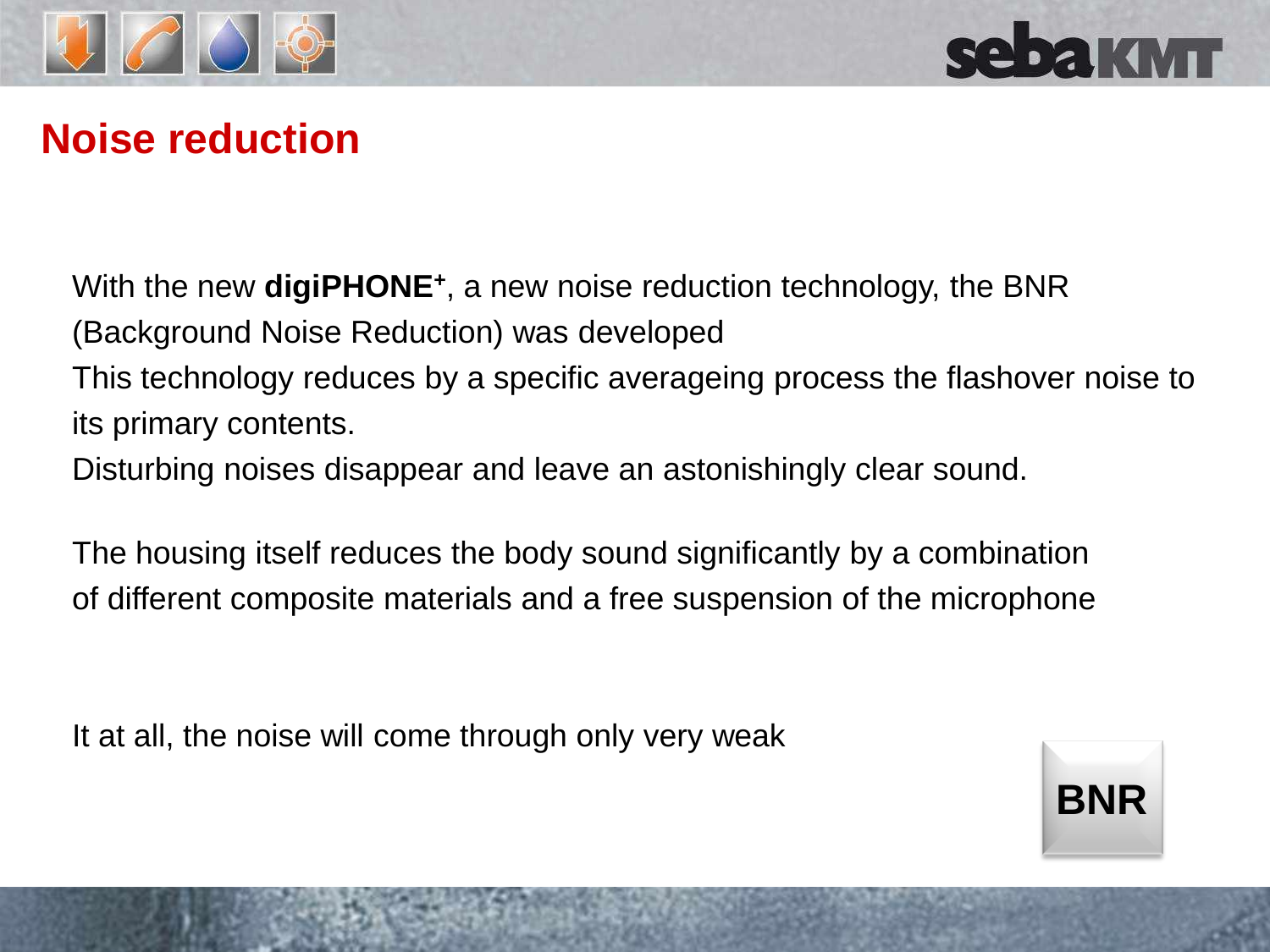

#### **Bang protection, Automatic Mute**

One of the most annoying problems with all ground microphones is the extereme noise during pickup or setting down of the microphone (Bang).

#### **Automatic Proximity Mute - APM.**

The second silent technology of the new Digiphone+.

Get close to the handle and it turns the volume off. No crack or bang. Just off, before the hand even reaches the handle.

After removing the hand, a short time delay ensures that The Sensor has really settled itself into the new position,

and any mechanical oscillations have disappeared,

before the sound comes back on.

For uses, that want to control this still by themselves, there is still the alternative Mute key on the front panel **(in the competitive evaluation, the only key beside the power key!)**



**sebakMT** 

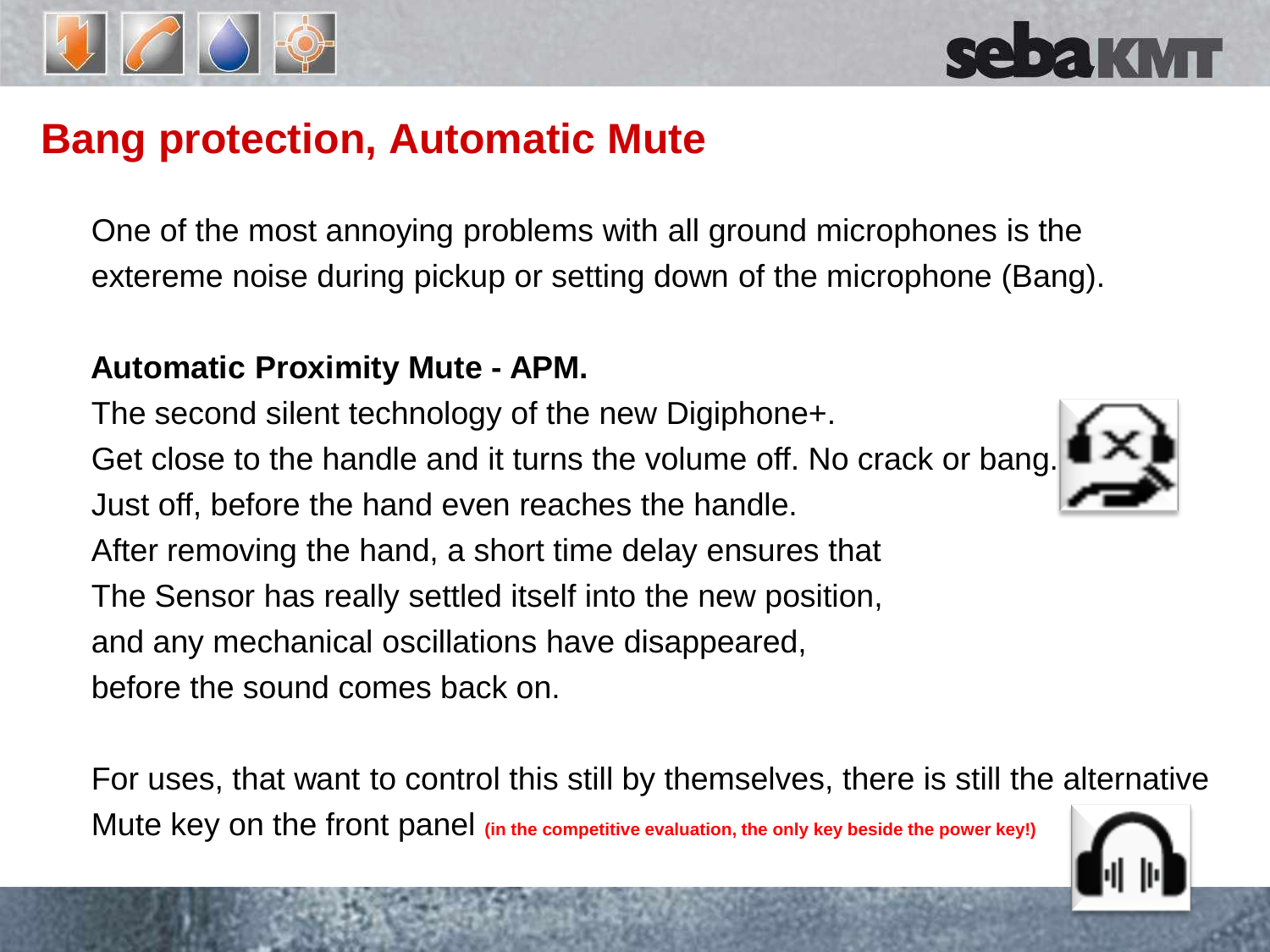

### **Working Safety**

Resarch with the previous Digiphone, but also competitive units showed, That in some cases, due to specific exposure to noise, the risk of a hearing loss exists.

The permitted noise exposure is regulated by different local laws or regulations, for example the " Occupational Safety and Health Standards" in the USA

**[1910.95\(c\)\(1\)](http://www.osha.gov/pls/oshaweb/owalink.query_links?src_doc_type=STANDARDS&src_unique_file=1910_0095&src_anchor_name=1910.95(c)(1))**The employer shall administer a continuing, effective hearing conservation program, as described in paragraphs (c) through (o) of this section, whenever employee noise exposures equal or exceed an 8-hour time-weighted average sound level (TWA) of 85 decibels measured on the A scale (slow response) or, equivalently, a dose of fifty percent. For purposes of the hearing conservation program, employee noise exposures shall be computed in accordance with appendix A and Table G-16a, and without regard to any attenuation provided by the use of personal protective equipment.

When exceeding the permitted 85 db(A) the weekly permitted exposition duration, at least in compliance with the German noise and vibration protection laws, is in the range of only a few minutes!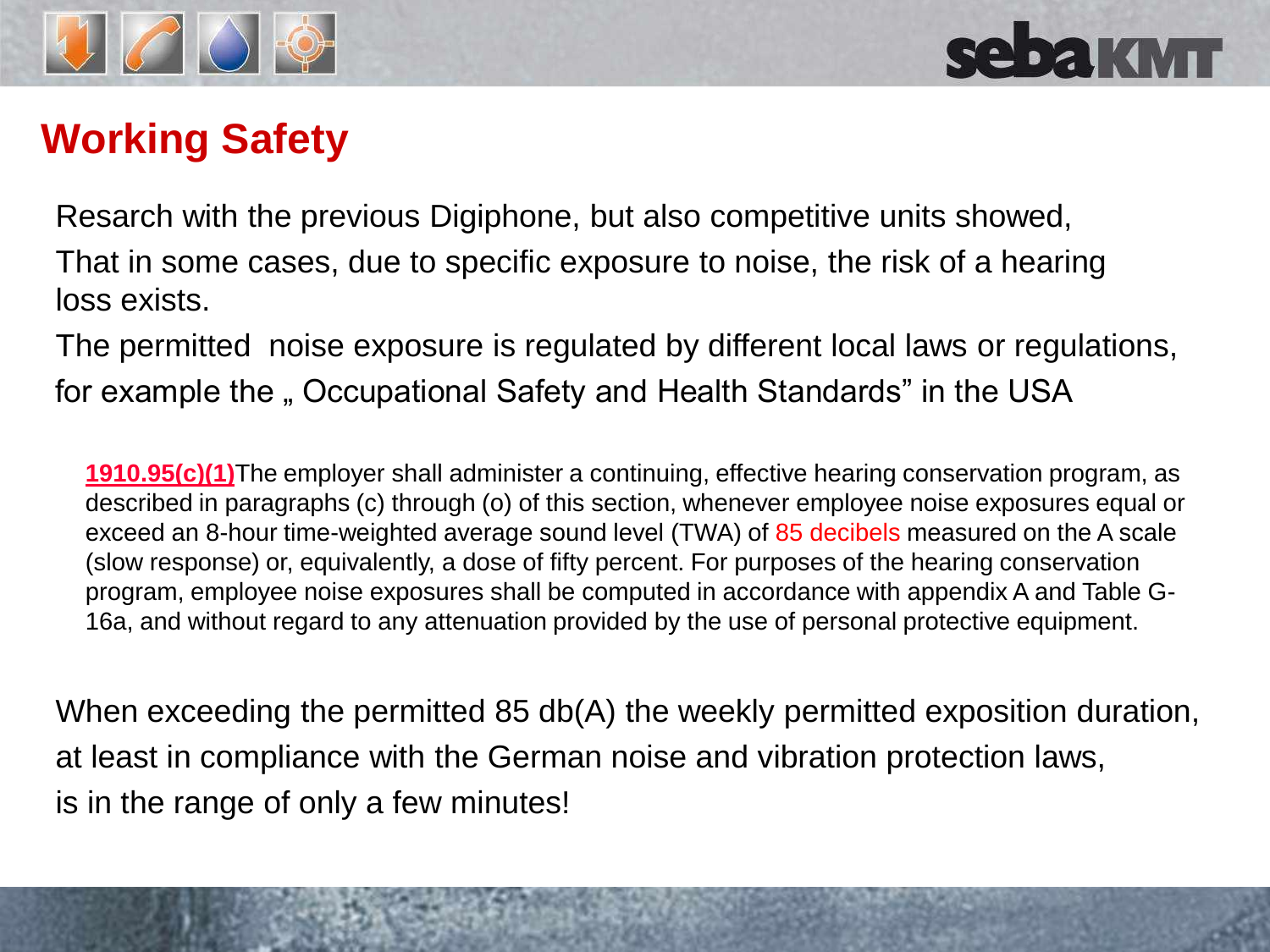

#### **Working safety**

By a selectable limitation of the maximum permittable noise level to 84 db(A), the use can now safely comply With the according limiting regulations



In many cases it is absolutely sufficient, to trust the display and to check occasionally or only during the final pinpointing the acoustic response of the fault.



**Sebaktvin**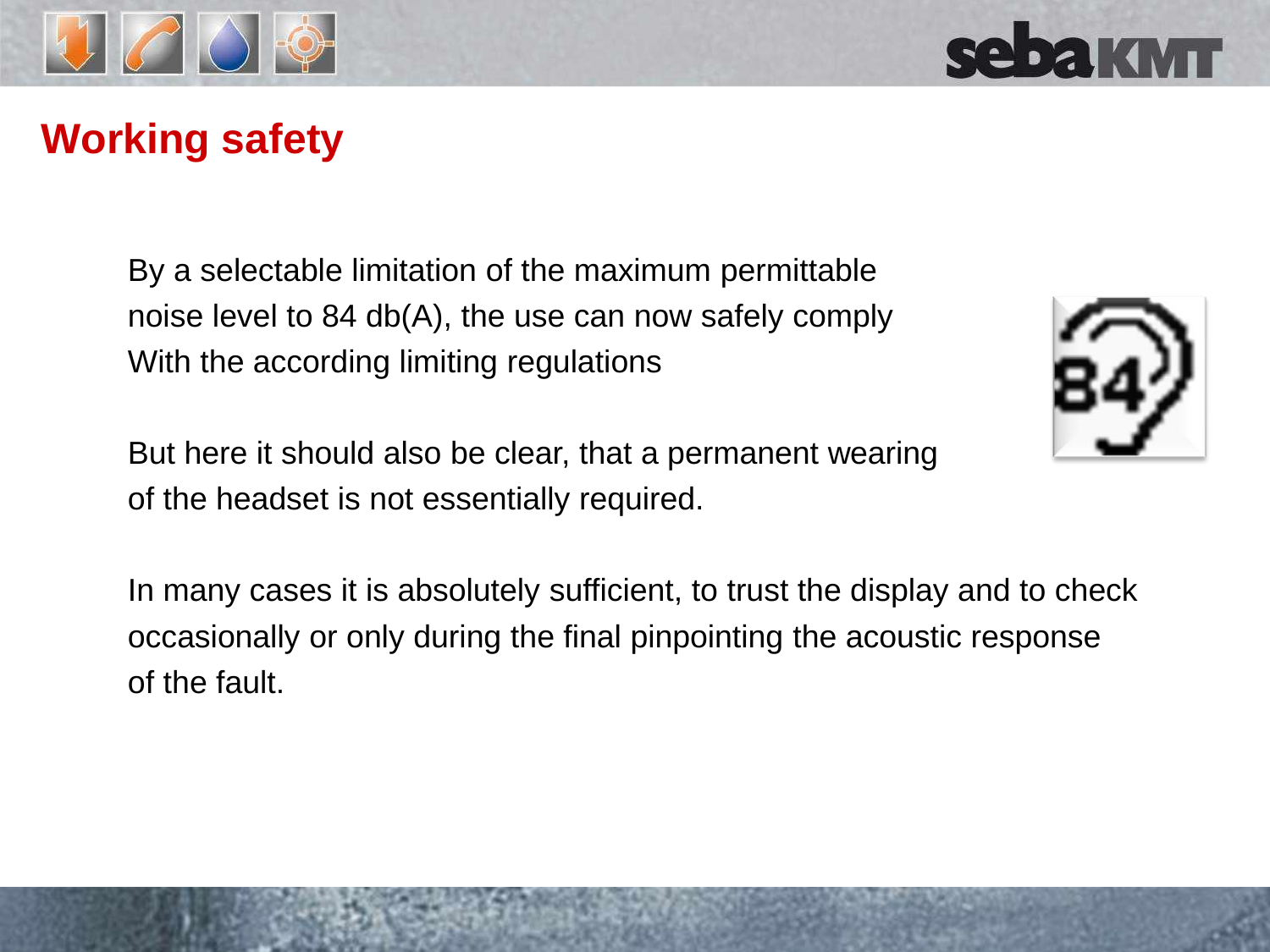



#### **Filter**

The audial reception of each uses is subjective and also habitually oriented. The various filter adjustment are also a help to find the setting which suit the specific personal audial reception.

Additionally the selectable filter setting are also comparable with existing sound images as the are typical for specific ground microphones as for example The T 16/841, but also for competitive unists.

Whatever decides the setting of the filters,

- the **digiPHONE<sup>+</sup>** will guide the user reliably to the fault!

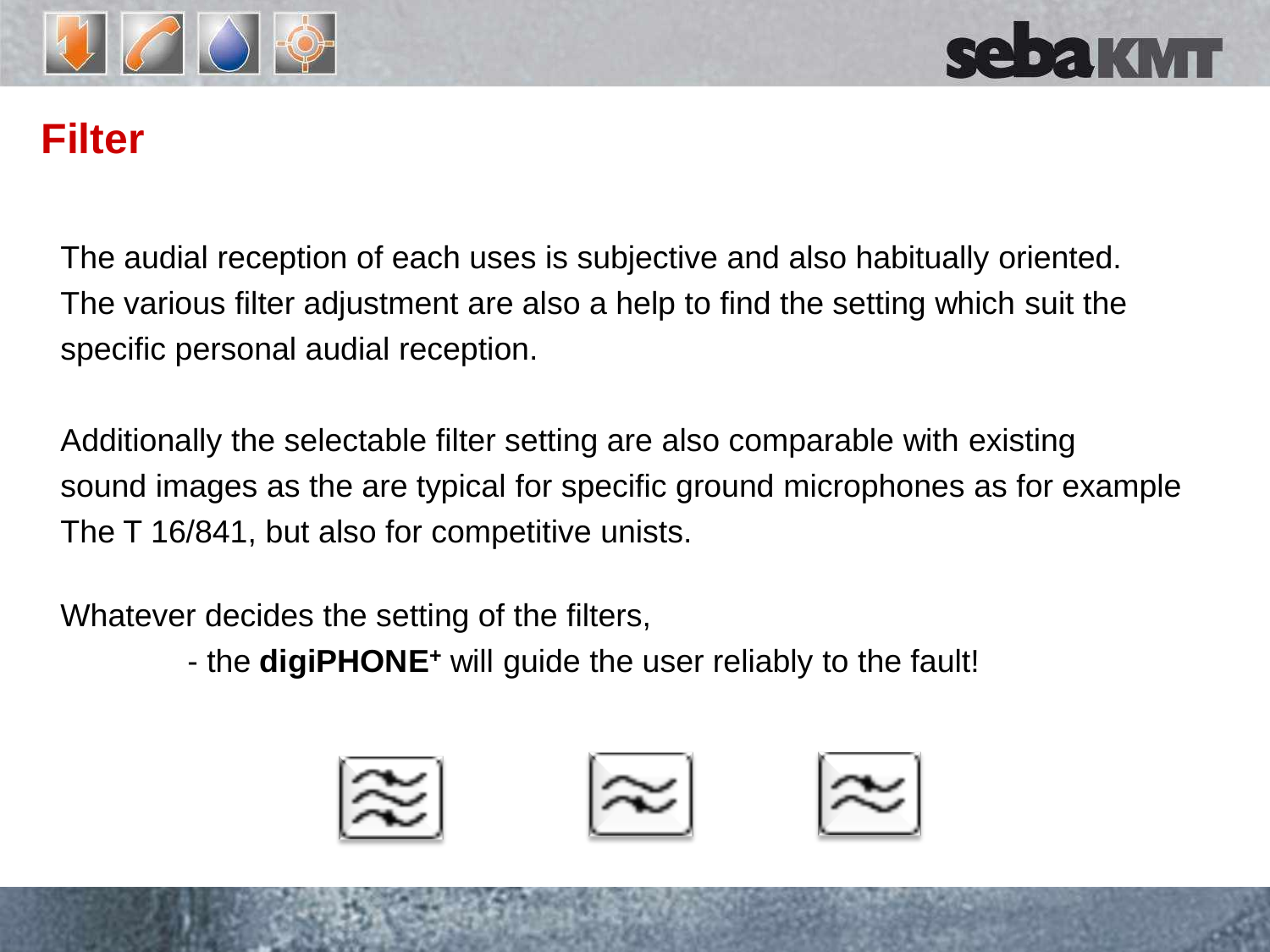

#### **The System**

The **digiPHONE<sup>+</sup>** System consists of:

the Receiver the Sensor and the Headset



We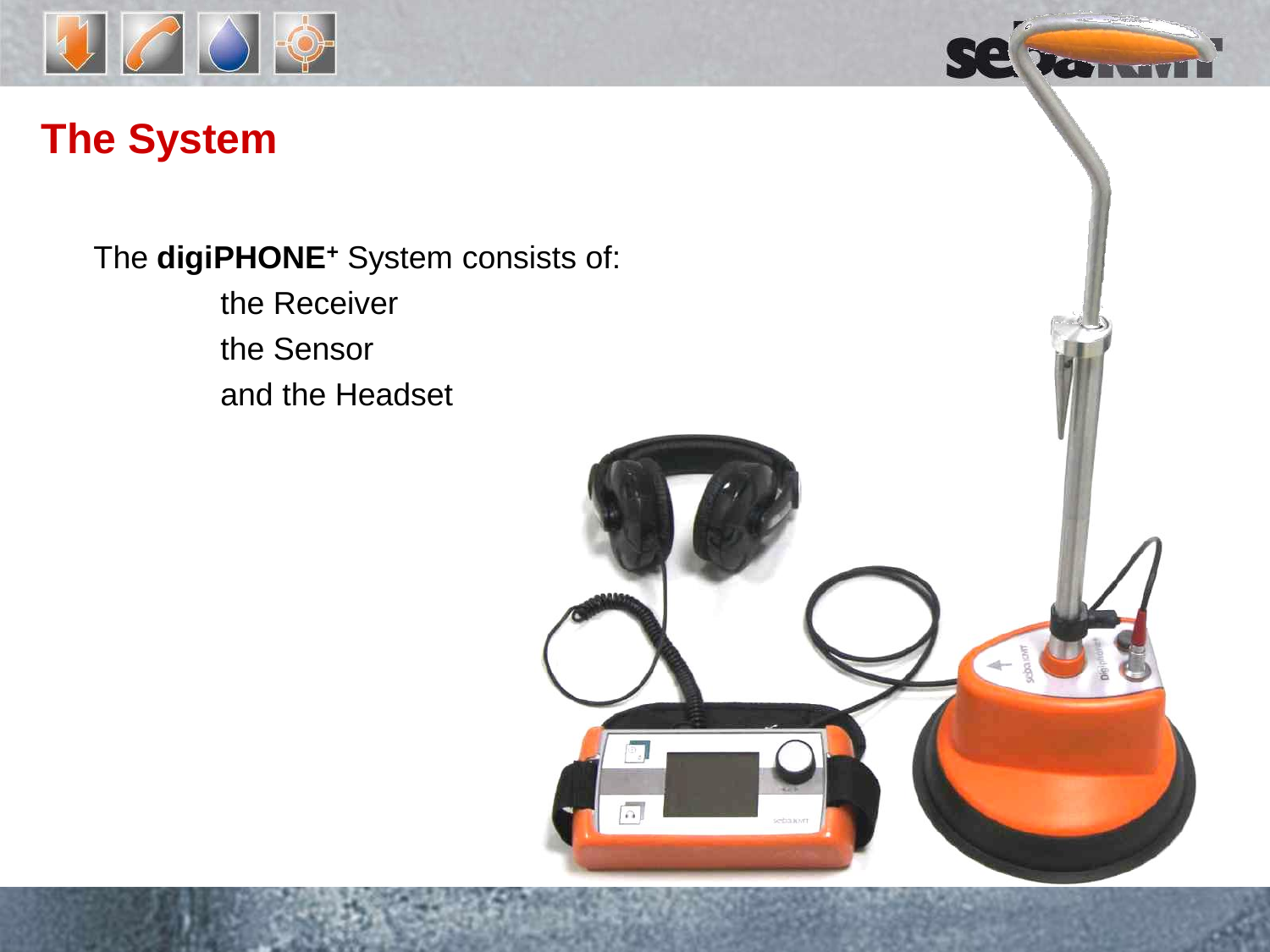

#### **Sensor**

Adjustable handle Exchangeable tips Active Elektronic – the evaluation happens completely in the sensor!

| Housing:           | Dual shell die casting with telescopic handle |                                         |
|--------------------|-----------------------------------------------|-----------------------------------------|
|                    |                                               | Soft rubber rims for acoustic shielding |
| Dimensions:        | Diameter 230mm (at the outer lip)             |                                         |
| Height:            | 140 <sub>mm</sub>                             |                                         |
| Handle length:     | 450  750mm                                    |                                         |
| Weight:            | Sensor mit Teleskopstab ca. 2 kg              |                                         |
| Dynamic range:     | acoustic channel >110dB                       |                                         |
| Dynamic range:     | magnetic channel >110dB                       |                                         |
| Frequency range:   | 100  1500Hz                                   |                                         |
| 4 Filter settings: | <b>OFF</b>                                    | 100  1500Hz                             |
|                    | Low pass                                      | 100  400Hz                              |
|                    | <b>Band pass</b>                              | 300  500Hz                              |

High pass 700 … 1500Hz



sebakm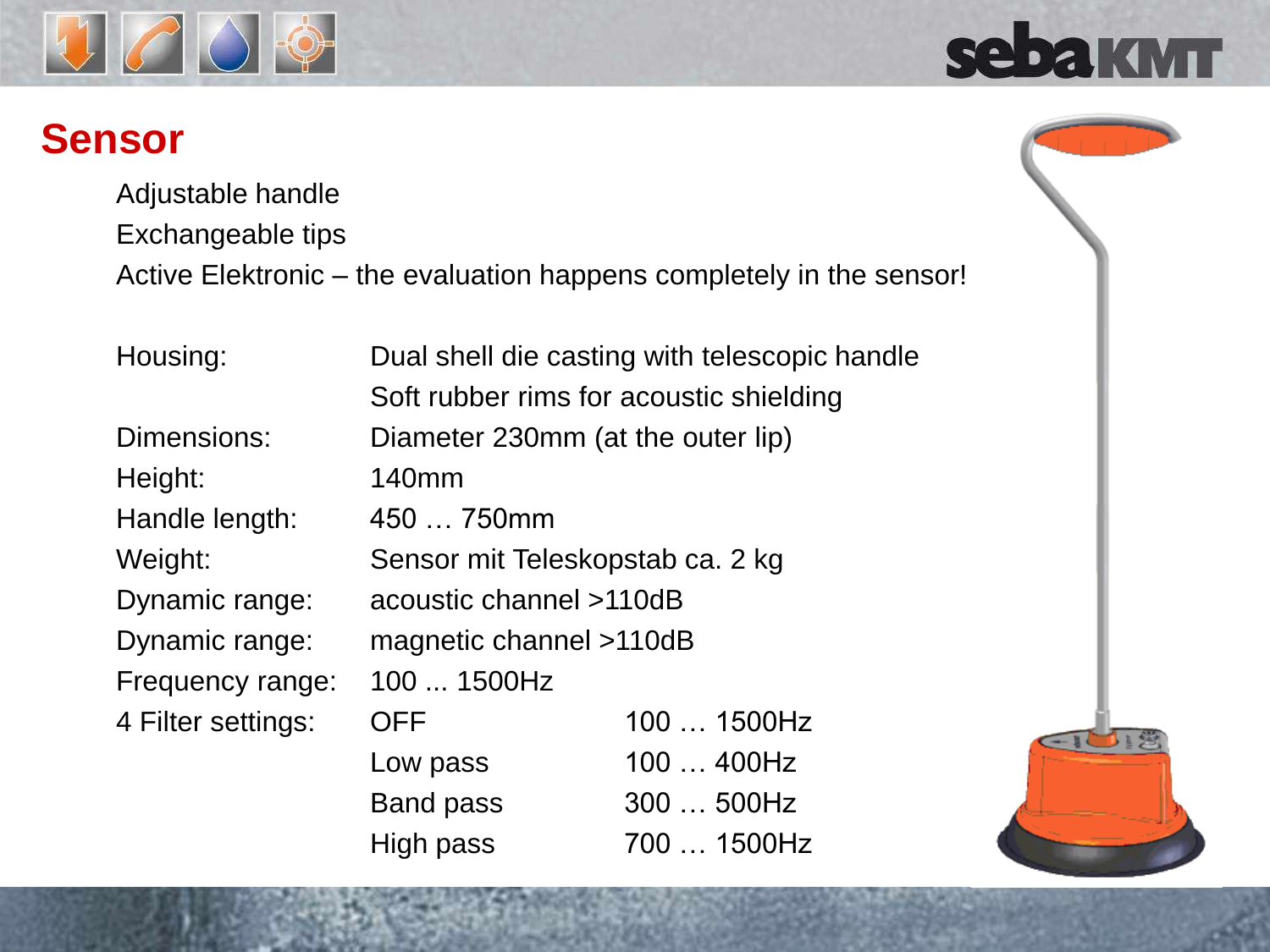

## **sebakMT**

#### **Receiver**

The receiver is only for the display of the data generated from the sensor and the signal processing of the signals for the head set.



| Dimensions (with rubber frame): 65 mm x 225 mm x 100mm ( $H \times W \times D$ ) |                                                  |  |
|----------------------------------------------------------------------------------|--------------------------------------------------|--|
| Weight:                                                                          | app. 1kg (incl. Batteries)                       |  |
| Supply:                                                                          | 6 pieces Mignon cellsTyp IEC R6 (Alkali-Mangan)  |  |
| Operation time:                                                                  | @ Mignon cells with 2500 mAh capacity: > 10 Std. |  |
| Display:                                                                         | Color TFT - 320x240Pixel                         |  |
| Adjustment                                                                       | Selectable limitation to 84 dB(A), Volume        |  |
| <b>Akustic Gain:</b>                                                             | >120dB                                           |  |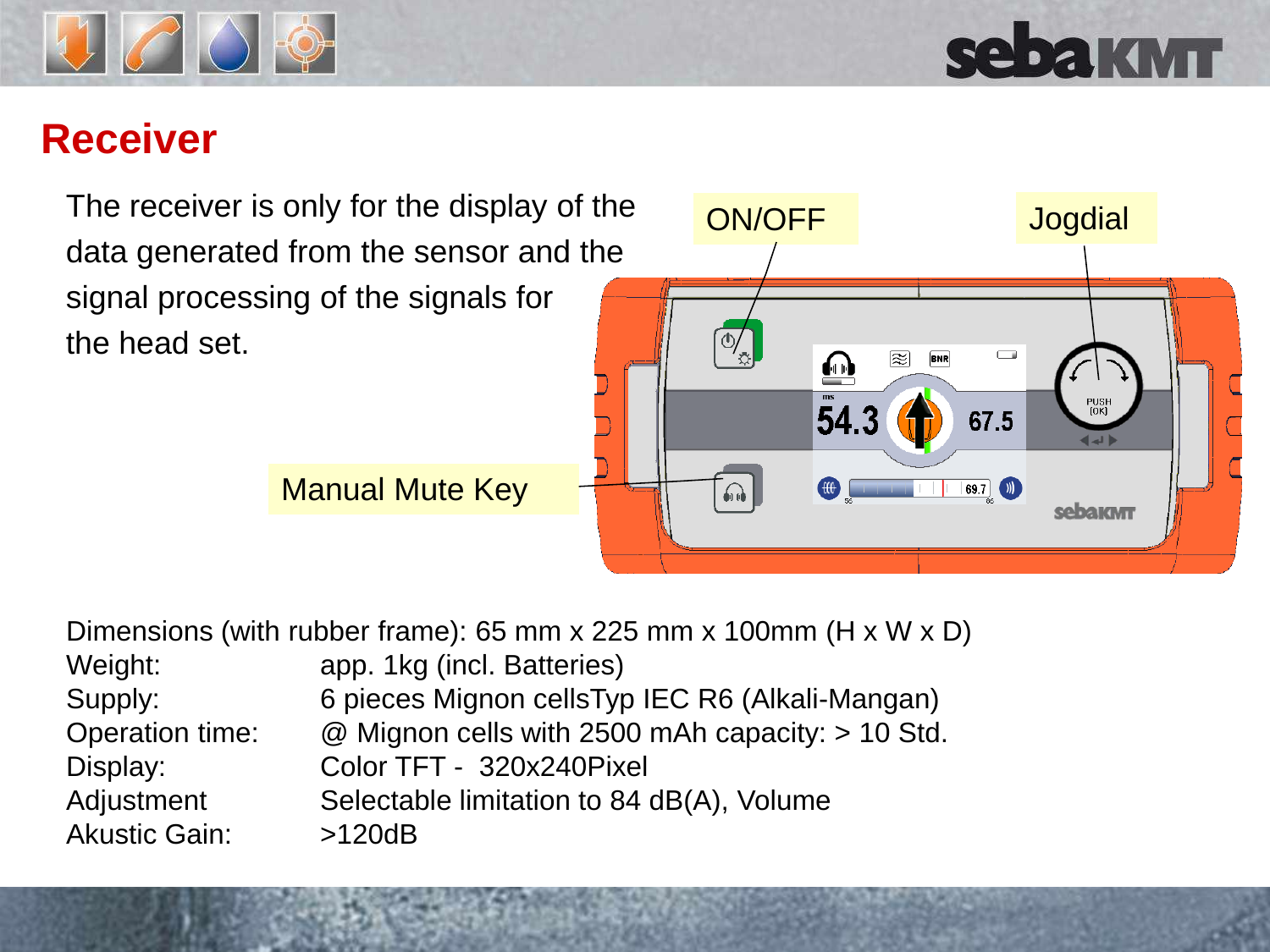

## **sebakMT**

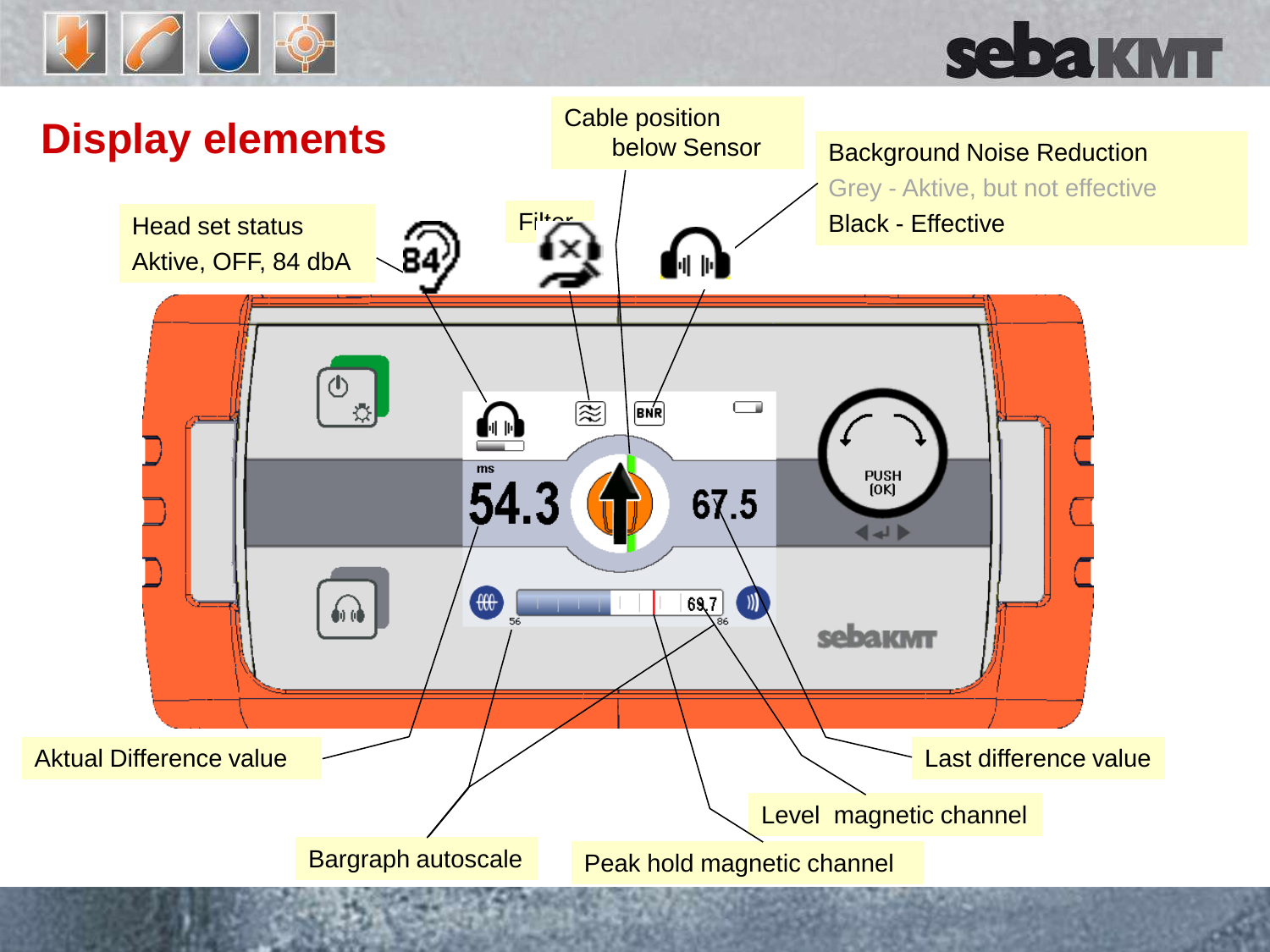

### **Tracing**

A green cable symbol beneath the sensor symbol in the center of the **digiPHONE<sup>+</sup>**display shows the side position of the sensor in relation to the cable trace.

This ensures automatically, that the user remains with the sensor directly on top of the cable, which makes the fault location more accurate but also easier. Weak fault are much faster detected and located.

A cross measurement is not required, since the system is positioned automatically in theY-axis on top of the cable



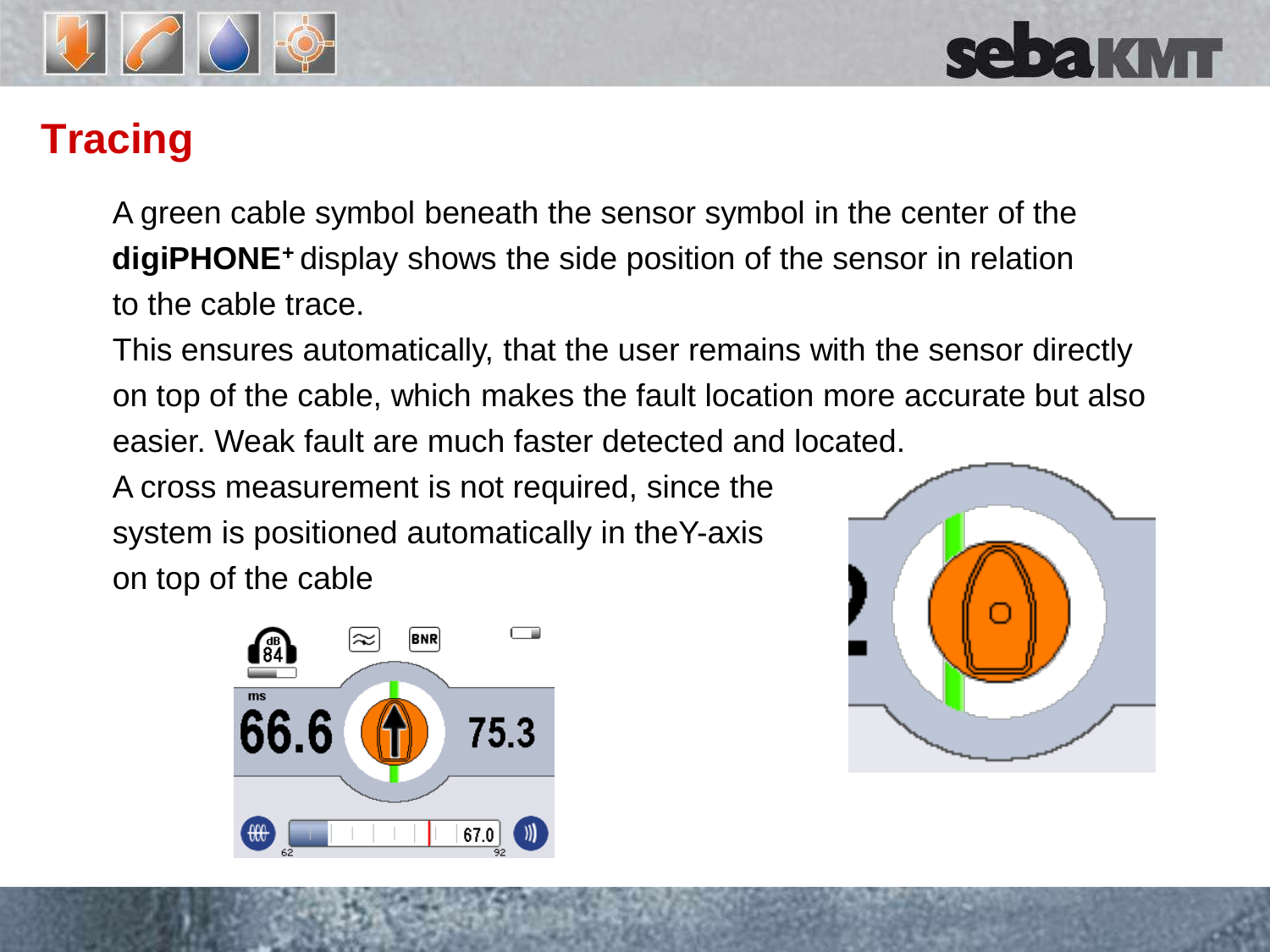#### **The Compass**

The "Compass" function of the **digiPHONE<sup>+</sup>** recognises from the data, especially from the difference time measurement, if the user is moving towards the fault. This is indicated by the arrow in the display. The user follows the arrow and ppoaches automatically the fault position

> If the **digiPHONE<sup>+</sup>** detects an increase of the difference time, it means, that the user has passed the fault already. In this case a bent arrow indicates this and requests the user to move backward.

Before the fault: The new value is lower than the old difference value







## **SABAKMT**